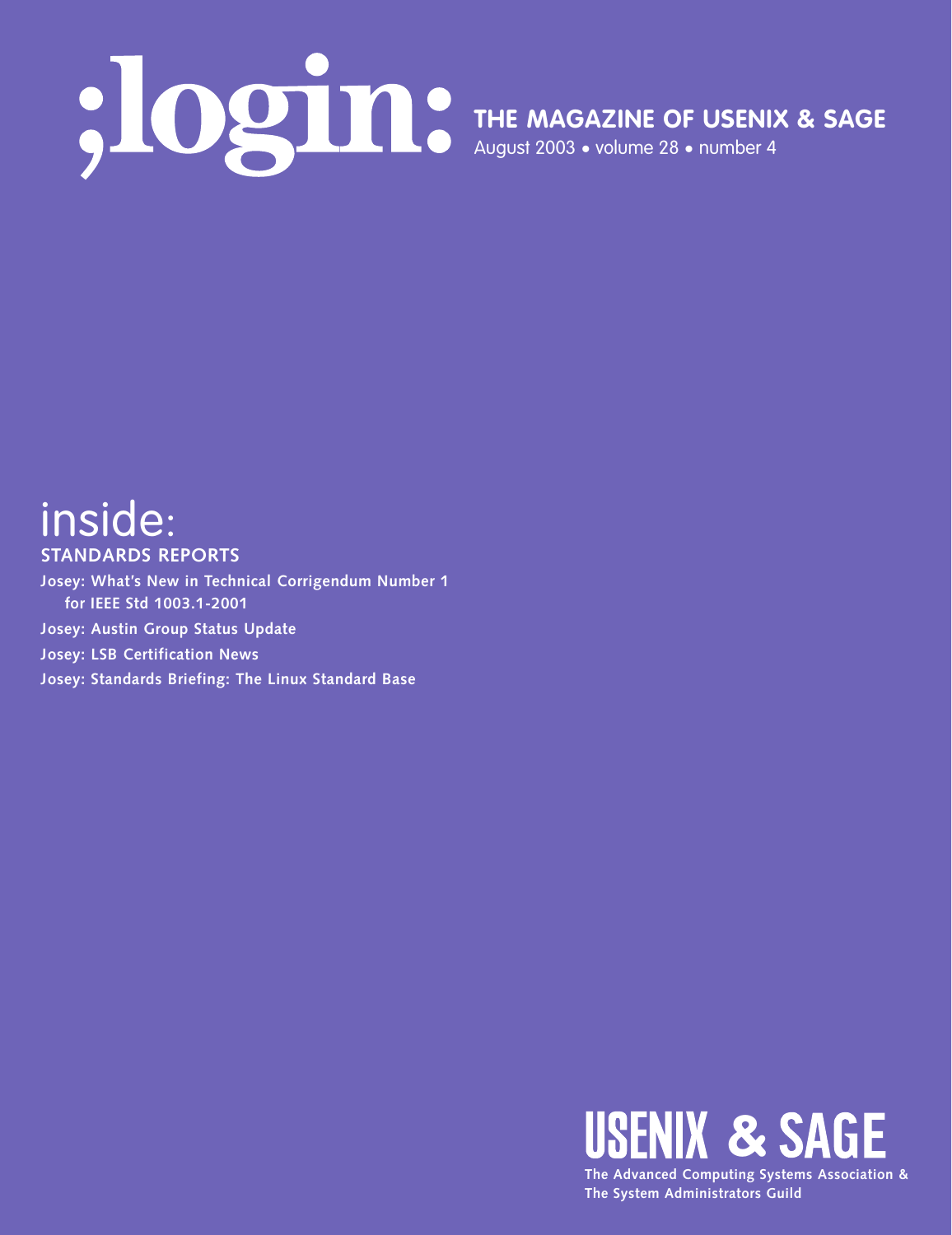# Standards Reports

# **What's New in Technical Corrigendum Number 1 for IEEE Std 1003.1-2001**

#### **by Andrew Josey**  Andrew Josey is the director, server platforms, for The Open Group in Reading, England, and the chair of the Austin Group, Inc.

*a.josey@opengroup.org*

The IEEE-SA Standards Board approved Technical Corrigendum Number 1 (TC1) on 10th December 2002. The governing board of The Open Group approved the document on 7 February 2003.

The following article presents an overview of what has been changed by this corrigendum.

# **ISSUES RELATED TO THE BASE DEFINITIONS**

# GLOB.H

Technical Corrigendum Number 1 item XBD/TC1/D6/8 is applied, correcting the glob() prototype definition by removing the restrict qualifier from the function pointer argument.

# LANGINFO.H

Technical Corrigendum Number 1 item XBD/TC1/D6/9 is applied, adding a sentence to the "Meaning" column entry for the CRNCYSTR constant. This change is to accommodate historic practice.

# LIMITS.H

Technical Corrigendum Number 1 item XBD/TC1/D6/10 is applied, updating the value of \_POSIX\_CHILD\_MAX from 6 to 25. This corrects an editorial error and is for FIPS 151-2 alignment.

#### NETDB.H

Technical Corrigendum Number 1 item XBD/TC1/D6/11 is applied, adding a description of the NI\_NUMERICSCOPE macro and correcting the getnameinfo() function prototype. These changes are for alignment with the IETF IPv6 specification.

#### NETINET/IN.H

Technical Corrigendum Number 1 item XBD/TC1/D6/12 is applied, adding "const" qualifiers to the in6addr\_any and in6addr\_loopback external variables.

# PTHREAD.H

Technical Corrigendum Number 1 item XBD/TC1/D6/13 is applied, correcting shading errors that were in contradiction with the System Interfaces Volume.

#### SIGNAL.H

Technical Corrigendum Number 1 item XBD/TC1/D6/14 is applied, changing the descriptive text for members of struct sigaction. Technical Corrigendum Number 1 item XBD/TC1/D6/15 is applied, correcting the definition of the sa\_sigaction member of struct sigaction.

#### SYS/MMAN.H

Technical Corrigendum Number 1 item XBD/TC1/D6/16 is applied, correcting margin code and shading errors for the mlock() and munlock() functions.

# SYS/STAT.H

Technical Corrigendum Number 1 item XBD/TC1/D6/17 is applied, adding text regarding the st\_blocks members of the stat structure to the RATIO-NALE.

#### SYS/STATVFS.H

Technical Corrigendum Number 1 item XBD/TC1/D6/18 is applied, changing the description of ST\_NOSUID from "Does not support setuid()/setgid() semantics" to "Does not support the semantics of the ST\_ISUID and ST\_ISGID file mode bits".

# TERMIOS.H

Technical Corrigendum Number 1 item XBD/TC1/D6/19 is applied, changing ECHOK to ECHOKE in the APPLICATION USAGE section.

#### UNISTD.H

Technical Corrigendum Number 1 item XBD/TC1/D6/2 is applied, changing "Thread Stack Address Size" to "Thread Stack Size Attribute".

Technical Corrigendum Number 1 item XBD/TC1/D6/20 is applied, adding the \_POSIX\_IPV6, \_SC\_V6, and \_SC\_RAW\_SOCKETS symbols.

Technical Corrigendum Number 1 item XBD/TC1/D6/21 is applied, correcting the description in "Constants for Functions" for the \_CS\_POSIX\_V6\_LP64\_OFF64\_CFLAGS, \_CS\_POSIX\_V6\_LP64\_OFF64\_LDFLAGS, and

\_CS\_POSIX\_V6\_LP64\_OFF64\_LIBS symbols.

Technical Corrigendum Number 1 item XBD/TC1/D6/22 is applied, removing the shading for the \_PC\* and \_SC\* constants, since these are mandatory upon all implementations.

Technical Corrigendum Number 1 item XBD/TC1/D6/23 is applied, adding the \_PC\_SYMLINK\_MAX and \_SC\_SYMLOOP\_MAX constants.

Technical Corrigendum Number 1 item XBD/TC1/D6/24 is applied, correcting the shading and margin code for the fsync() function.

Technical Corrigendum Number 1 item XBD/TC1/D6/25 is applied, adding the following text to APPLICATION USAGE: "New applications should not use \_XOPEN\_SHM or \_XOPEN\_ENH\_I18N".

#### WCHAR.H

Technical Corrigendum Number 1 item XBD/TC1/D6/26 is applied, adding the APPLICATION USAGE section.

# **RATIONALE CHANGES RELATED TO THE BASE DEFINITIONS** A.4.10

Add to end of A.4.10, Memory Synchronization p37 l 1465.

Technical Corrigendum Number 1 item XBD/TC1/D6/4 is applied, adding a new paragraph beneath the table of functions: "The pthread\_once() function shall synchronize memory for the first call in each thread for a given pthread\_once\_t object."

#### A.7.3.3 LC–MONETARY

Line 1986, add after "Technical Corrigendum No. 1", "item XBD/TC1/D6/6."

Add another paragraph at end of this section: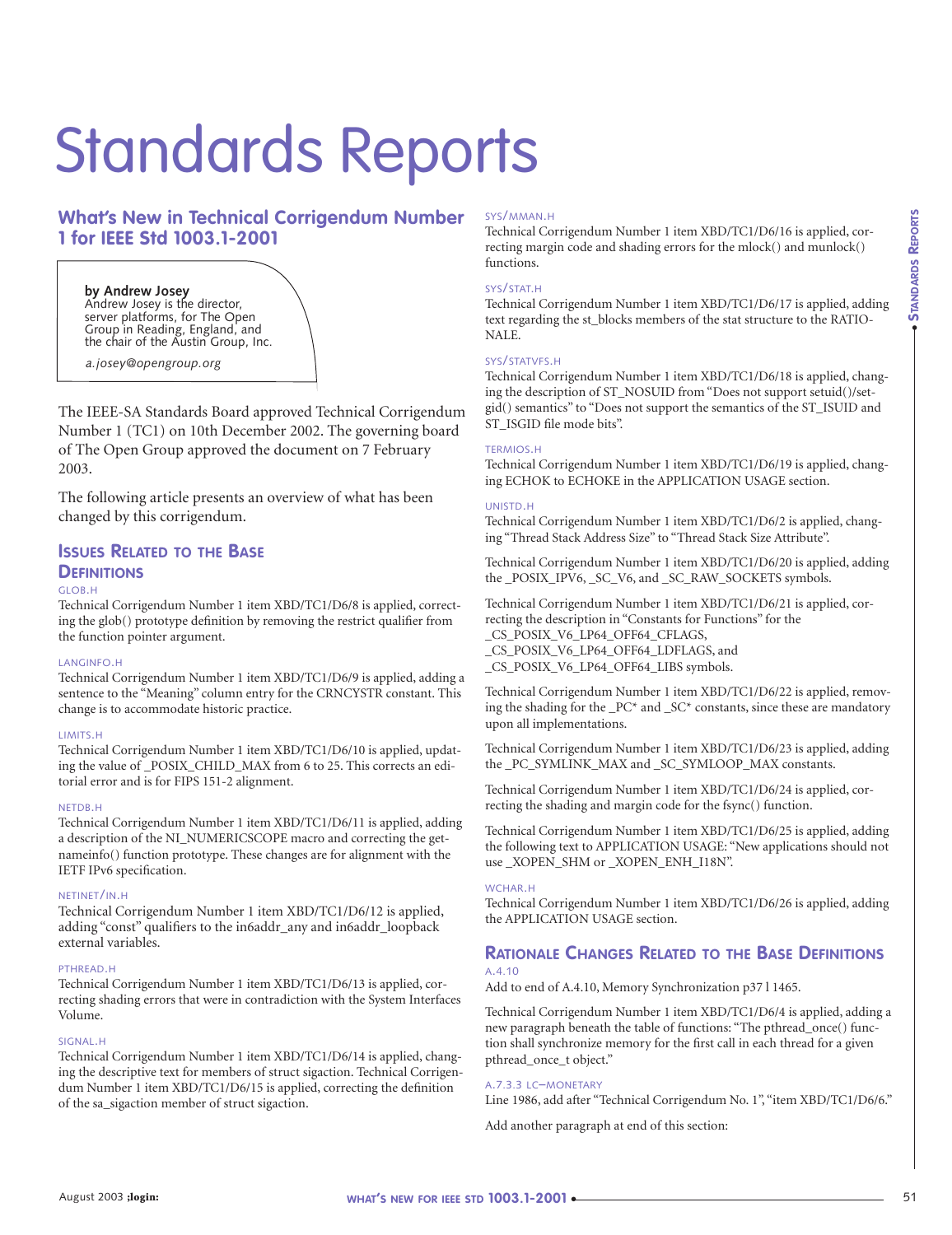Technical Corrigendum Number 1 item XBD/TC1/D6/5 is applied, adding the int\_[np]\_\* values to the POSIX locale definition of LC\_MONETARY.

#### A.8.3 TZ

Add to the end of the TZ section (line 2339).

Technical Corrigendum Number 1 item XBD/TC1/D6/7 is applied, adding the ctime\_r() and localtime\_r() functions to the list of functions that use the TZ environment variable.

# **ISSUES RELATED TO THE SYSTEM INTERFACES**

# ABORT

Technical Corrigendum Number 1 item XSH/TC1/D6/10 is applied, changing the DESCRIPTION of abnormal termination processing and adding to the RATIONALE section.

# BSEARCH

Technical Corrigendum Number 1 item XSH/TC1/D6/11 is applied, adding to the last sentence at the end of the first non-shaded paragraph in the DESCRIPTION and adding the three following paragraphs. The RATIO-NALE section is also updated. These changes are for alignment with the ISO C standard.

#### CLOSE

Technical Corrigendum Number 1 item XSH/TC1/D6/12 is applied, correcting the XSI shaded text relating to the master side of a pseudo-terminal. The reason for the change is that the behavior of pseudo-terminals and regular terminals should be as much alike as possible in this case; the change achieves that and matches historical behavior.

#### CLOSELOG

Technical Corrigendum Number 1 item XSH/TC1/D6/13 is applied, correcting the EXAMPLES.

#### DLSYM

Technical Corrigendum Number 1 item XSH/TC1/D6/14 is applied, correcting an example and adding text to the RATIONALE describing issues related to conversion of pointers to functions and back again.

#### EXEC

Technical Corrigendum Number 1 item XSH/TC1/D6/15 is applied, adding a new paragraph to the DESCRIPTION and text to the end of the APPLI-CATION USAGE section. This change addresses a security concern, where implementations may want to reopen file descriptors 0, 1, and 2 for programs with the set-user-id or set-group-id file mode bits calling the exec family of functions.

# EXIT

Technical Corrigendum Number 1 item XSH/TC1/D6/16 is applied, correcting grammar in the description.

# FORK

Technical Corrigendum Number 1 item XSH/TC1/D6/17 is applied, adding text to the DESCRIPTION and RATIONALE relating to fork handlers registered by the pthread\_atfork() function and async-signal safety.

# FPATHCONF

Technical Corrigendum Number 1 item XSH/TC1/D6/18 is applied, changing the fourth paragraph of the DESCRIPTION and removing shading and margin markers from the table. This change is needed since implementations are required to support all these symbols.

# FREEADDRINFO

Technical Corrigendum Number 1 item XSH/TC1/D6/19 is applied, adding three notes to the DESCRIPTION and adding text to the APPLICATION USAGE related to the term canonical name. A reference to RFC 2181 is also added to the informative references front matter.

Technical Corrigendum Number 1 item XSH/TC1/D6/20 is applied, making changes for alignment with the IETF IPv6 API specification. These include the following: adding AI\_V4MAPPED, AI\_ALL, and AI\_ADDR-CONFIG to the allowed values for the ai\_flags field; adding a description of AI\_ADDRCONFIG; and adding a description of the consequences of ignoring the AI\_PASSIVE flag.

# FSETPOS

Technical Corrigendum Number 1 item XSH/TC1/D6/21 is applied, deleting an erroneous EINVAL error case from the ERRORS section.

#### GAI\_STRERROR

Technical Corrigendum Number 1 item XSH/TC1/D6/22 is applied, adding the EAI\_OVERFLOW error code.

#### GETNAMEINFO

Technical Corrigendum Number 1 item XSH/TC1/D6/23 is applied, making various changes in the SYNOPSIS and DESCRIPTION for alignment with the IETF IPv6 specification.

Technical Corrigendum Number 1 item XSH/TC1/D6/24 is applied, adding the EAI\_OVERFLOW error to the ERRORS section.

#### GETRLIMIT

Technical Corrigendum Number 1 item XSH/TC1/D6/25 is applied, changing wording for RLIMIT\_NOFILE in the DESCRIPTION related to functions that allocate a file descriptor failing with [EMFILE]. Text is added to the APPLICATION USAGE section noting the consequences of a process attempting to set the hard or soft limit for RLIMIT\_NOFILE less than the highest currently open file descriptor+1.

# **GETSUBOPT**

Technical Corrigendum Number 1 item XSH/TC1/D6/26 is applied, correcting an editorial error in the SYNOPSIS.

#### GMTIME

Technical Corrigendum Number 1 item XSH/TC1/D6/27 is applied, adding the EOVERFLOW error case.

# IF\_INDEXTONAME

Technical Corrigendum Number 1 item XSH/TC1/D6/28 is applied, changing {IFNAMSIZ} to {IF\_NAMESIZ} in the DESCRIPTION.

# INET\_NTOP

Technical Corrigendum Number 1 item XSH/TC1/D6/29 is applied, adding "the address must be in network byte order" to the end of the fourth sentence of the first paragraph in the DESCRIPTION.

# INITSTATE

Technical Corrigendum Number 1 item XSH/TC1/D6/30 is applied, removing rand\_r() from the list of suggested functions in the APPLICA-TION USAGE section.

# LOCALECONV

Technical Corrigendum Number 1 item XSH/TC1/D6/31 is applied, removing references to "int\_curr\_symbol" and updating the descriptions of p\_sep\_by\_space and n\_sep\_by\_space. These changes are for alignment with the ISO C standard.

# LOCALTIME

Technical Corrigendum Number 1 item XSH/TC1/D6/32 is applied, adding the EOVERFLOW error case.

#### **MAKECONTEXT**

Technical Corrigendum Number 1 item XSH/TC1/D6/33 is applied, clarifying that the arguments passed to func are of type int.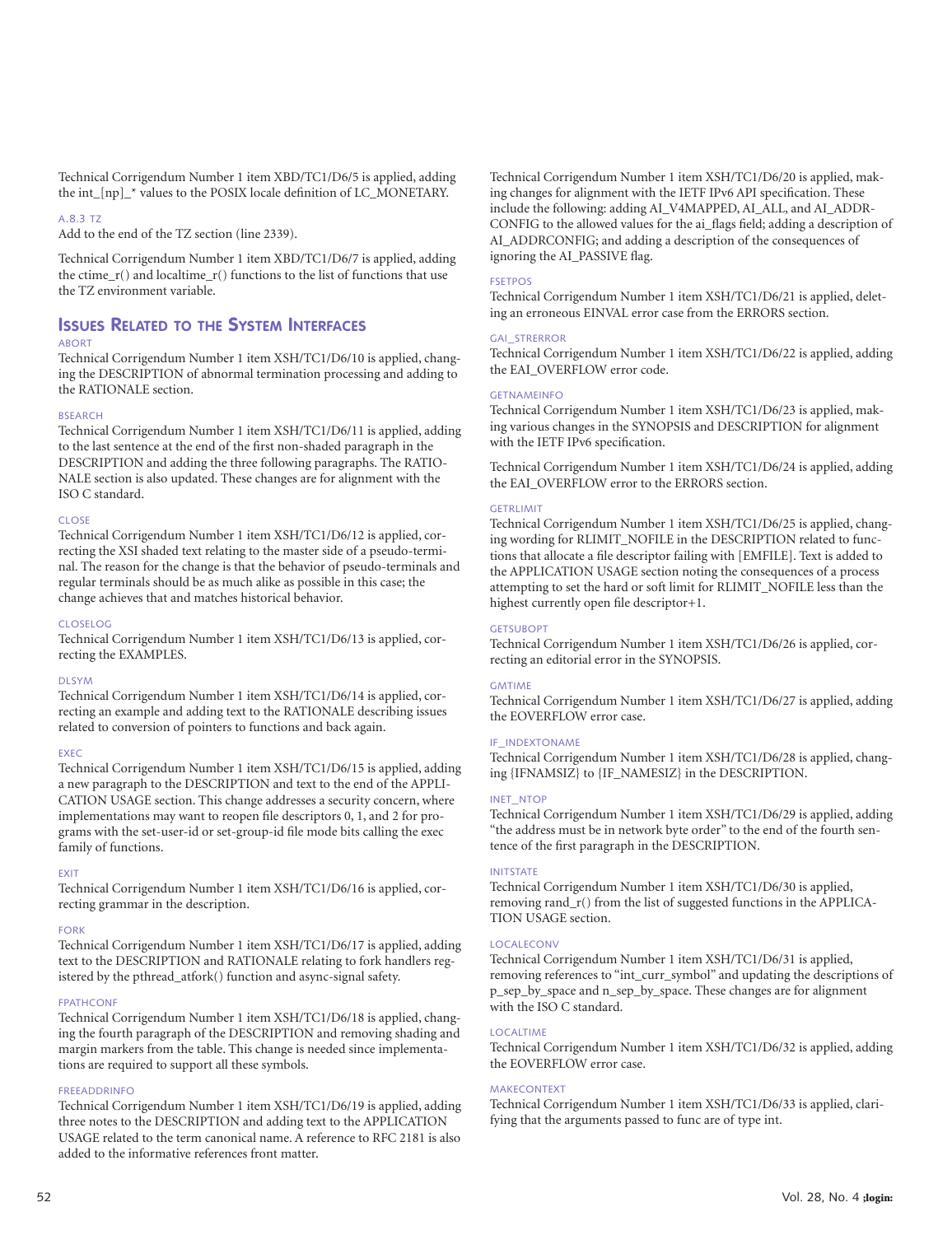# MMAP

Technical Corrigendum Number 1 item XSH/TC1/D6/34 is applied, changing the margin code in the SYNOPSIS from MF|SHM to MC3 (notation for MF|SHM|TYM).

#### MODF

Technical Corrigendum Number 1 item XSH/TC1/D6/35 is applied, correcting the code example in the APPLICATION USAGE.

#### MUNMAP

Technical Corrigendum Number 1 item XSH/TC1/D6/36 is applied, changing the margin code in the SYNOPSIS from MF|SHM to MC3 (notation for MF|SHM|TYM).

#### NANOSLEEP

Technical Corrigendum Number 1 item XSH/TC1/D6/37 is applied, updating the SEE ALSO to include the clock\_nanosleep() function.

#### POW

Technical Corrigendum Number 1 item XSH/TC1/D6/42 is applied, correcting the third paragraph in the RETURN VALUE section.

#### PTHREAD\_ATTR\_GETSTACKSIZE

Technical Corrigendum Number 1 item XSH/TC1/D6/43 is applied, correcting the margin code in the SYNOPSIS from TSA to TSS and updating the CHANGE HISTORY from "Thread Stack Address Attribute option" to "Thread Stack Size Attribute option."

#### PTHREAD\_CREATE

Technical Corrigendum Number 1 item XSH/TC1/D6/44 is applied, adding text that the alternate stack is not inherited.

#### PTHREAD\_RWLOCK\_DESTROY

Technical Corrigendum Number 1 item XSH/TC1/D6/45 is applied, adding APPLICATION USAGE relating to priority inversion.

#### PUTENV

Technical Corrigendum Number 1 item XSH/TC1/D6/48 is applied, clarifying wording in the DESCRIPTION and adding a new paragraph into APPLICATION USAGE referring readers to exec.

#### QSORT

Technical Corrigendum Number 1 item XSH/TC1/D6/49 is applied, adding to the last sentence to the end of the first non-shaded paragraph in the DESCRIPTION and adding the two following paragraphs. The RATIO-NALE section is also updated. These changes are for alignment with the ISO C standard.

# READDIR

Technical Corrigendum Number 1 item XSH/TC1/D6/50 is applied, replacing the EXAMPLES section with a new example.

#### REALPATH

Technical Corrigendum Number 1 item XSH/TC1/D6/51 is applied, adding new text to the DESCRIPTION for the case when resolved\_name is a null pointer, changing the EINVAL error case text, adding RATIONALE text, and the FUTURE DIRECTIONS text.

#### SCHED\_GET\_PRIORITY\_MAX

Technical Corrigendum Number 1 item XSH/TC1/D6/52 is applied, changing the PS margin code in the SYNOPSIS to PS|TPS.

# SCHED\_RR\_GET\_INTERVAL

Technical Corrigendum Number 1 item XSH/TC1/D6/53 is applied, changing the PS margin code in the SYNOPSIS to PS|TPS.

#### SEM\_GETVALUE

Technical Corrigendum Number 1 item XSH/TC1/D6/54 is applied.

#### **SETENV**

Technical Corrigendum Number 1 item XSH/TC1/D6/55 is applied, adding references to exec in the APPLICATION USAGE and SEE ALSO sections.

# **SETPGID**

Technical Corrigendum Number 1 item XSH/TC1/D6/56 is applied, changing the wording in the DESCRIPTION from "the process group ID of the indicated process shall be used" to "the process ID of the indicated process shall be used." This change reverts the wording to as in IEEE Std 1003.1- 1996; it appeared to be an unintentional change.

#### SIGACTION

Technical Corrigendum Number 1 item XSH/TC1/D6/57 is applied, changing descriptive text in the table describing the sigaction structure.

# SIGALTSTACK

Technical Corrigendum Number 1 item XSH/TC1/D6/58 is applied, updating the first sentence to include "<Q>for the current thread</Q>" at the end.

#### SIGINTERRUPT

Technical Corrigendum Number 1 item XSH/TC1/D6/59 is applied, correcting the declaration in the sample implementation given in the DES-CRIPTION section.

#### **STRFTIME**

Technical Corrigendum Number 1 item XSH/TC1/D6/60 is applied.

#### **STRTOD**

Technical Corrigendum Number 1 item XSH/TC1/D6/61 is applied, correcting the second paragraph in the RETURN VALUE section. This change makes it clear the sign of the return value.

# **SYSCONE**

Technical Corrigendum Number 1 item XSH/TC1/D6/62 is applied, updating the DESCRIPTION to denote that the \_PC\* and \_SC\* symbols are now required to be supported. A corresponding change has been made in the Base Definitions volume. The deletion in the second paragraph removes some duplicated text. The additions add some symbols drawn from the standard that were accidentally omitted from this page.

Technical Corrigendum Number 1 item XSH/TC1/D6/63 is applied, making it clear in the RETURN VALUE that the value returned for sysconf(\_SC\_OPEN\_MAX) may change if a call to setrlimit() adjusts the RLIMIT\_NOFILE soft limit.

#### TAN

Technical Corrigendum Number 1 item XSH/TC1/D6/64 is applied, correcting the last paragraph in the RETURN VALUE section.

#### **TGAMMA**

Technical Corrigendum Number 1 item XSH/TC1/D6/65 is applied, correcting the third paragraph in the RETURN VALUE section.

#### **WCSTOD**

Technical Corrigendum Number 1 item XSH/TC1/D6/66 is applied, correcting the second paragraph in the RETURN VALUE section.

# **RATIONALE CHANGES RELATED TO THE SYSTEM INTERFACES B.222**

Add to end of B.2.2.2

Technical Corrigendum Number 1 item XSH/TC1/D6/2 is applied, deleting the entries POSIX\_, \_POSIX\_, and posix\_ from the column of allowed namespace prefixes for use by an implementation in the first table. The presence of these prefixes was contradicting later text that states "The pre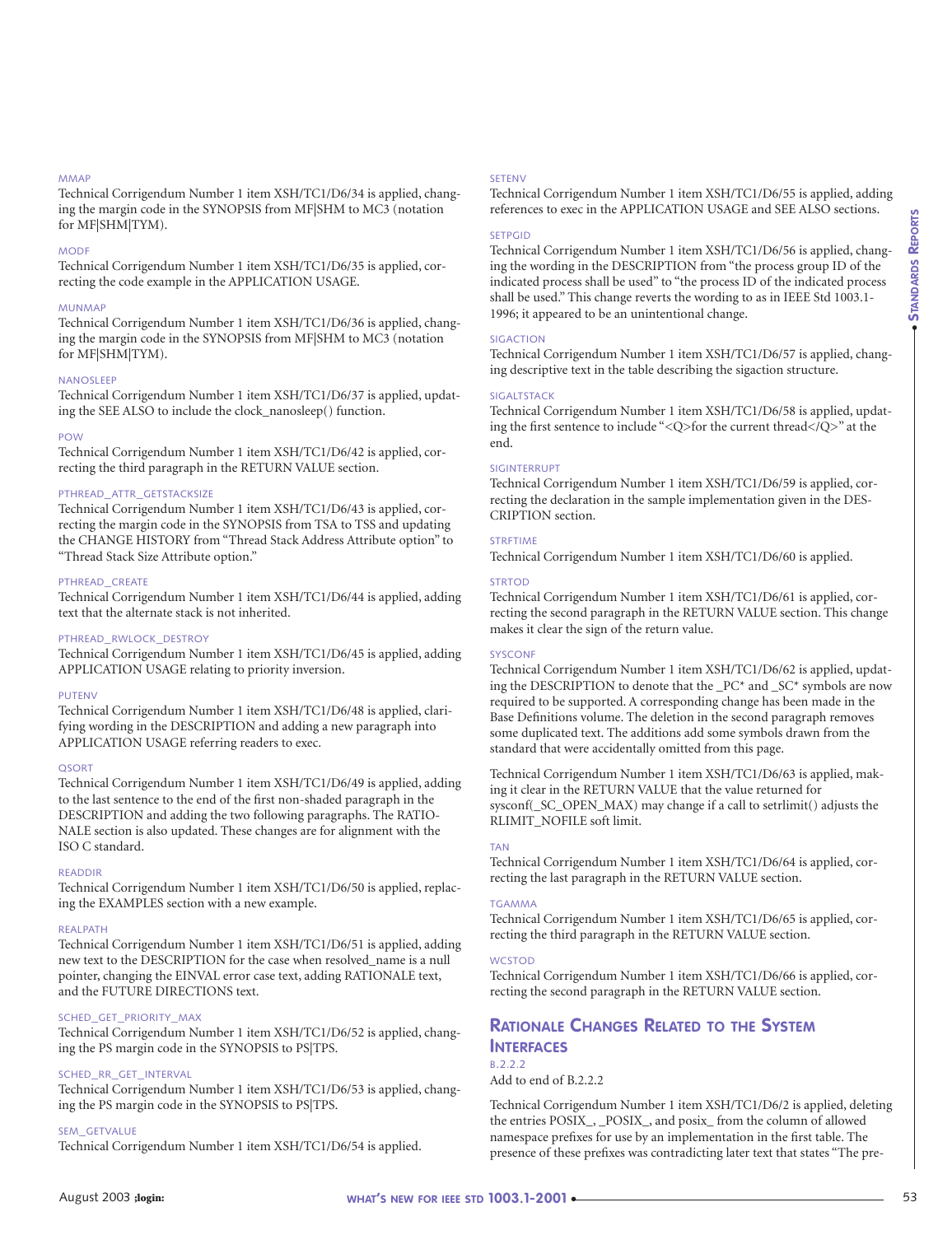fixes posix, POSIX, and POSIX are reserved for use by IEEE Std 1003.1-2001 and other POSIX standards. Implementations may add symbols to the headers shown in the following table, provided the identifiers . . . do not use the reserved prefixes posix\_, POSIX\_, or \_POSIX."

Technical Corrigendum Number 1 item XSH/TC1/D6/3 is applied, correcting the reserved macro prefix from "PRI[a-z],SCN[a-z]" to "PRI[Xaz],SCN[Xa-z]" in the second table. The change was needed since the C Standard allows implementations to define macros of the form "PRI" or "SCN" followed by any lowercase letter or "X" in <inttypes.h> (ISO/IEC 9899:1999 P400, Sub-clause 7.26.4.).

Technical Corrigendum Number 1 item XSH/TC1/D6/4 is applied, adding a new section listing reserved names for the <stdint.h> header. This change was for alignment with the C standard.

# B.2.4.3

Add to the end of B2.4.3.

Technical Corrigendum Number 1 item XSH/TC1/D6/5 is applied, reordering the RTS shaded text under the third and fourth paragraphs of the SIG\_DFL description. This corrects an earlier editorial error in this section.

Technical Corrigendum Number 1 item XSH/TC1/D6/6 is applied, adding the abort() function to the list of async-cancel-safe functions.

# B.2.8.3

Add new paragraph 2 before "Memory Locking" in 2.8.3.

Technical Corrigendum Number 1 item XSH/TC1/D6/7 is applied, correcting the shading and margin markers in the introduction to section 2.8.3.1.

# B.2.9.5

Add to the end of B.2.9.5.

Technical Corrigendum Number 1 item XSH/TC1/D6/8 is applied, adding the pselect() function to the list of functions with Cancellation points.

# **ISSUES RELATED TO SHELL AND UTILITIES**

# BREAK, COLON, CONTINUE, DOT, EVAL, EXEC, EXIT, EXPORT, READONLY, RETURN, SET, SHIFT, TRAP, UNSET

Technical Corrigendum Number 1 item XCU/TC1/D6/5 is applied, so that the manual page sections use terms as described in the Utility Description Defaults. No change in behavior is intended.

# EXPORT

Technical Corrigendum Number 1 item XCU/TC1/D6/6 is applied, adding the following text to the end of the first paragraph of the DESCRIPTION:

"If the name of a variable is followed by =word, then the value of that variable shall be set to *word*."

The reason for this change was that the SYNOPSIS for export includes export name[=word]. . . but the meaning of the optional "=word" is never explained in the text.

# READONLY

Technical Corrigendum Number 1 item XCU/TC1/D6/7 is applied, adding the following text to the end of the first paragraph of the DESCRIPTION:

"If the name of a variable is followed by =word, then the value of that variable shall be set to *word*."

The reason for this change was that the SYNOPSIS for readonly includes readonly name[=word]... but the meaning of the optional "=word" is never explained in the text.

#### SET

Technical Corrigendum Number 1 item XCU/TC1/D6/8 is applied, changing the square brackets in the example in RATIONALE to be in bold which is the typeface used for optional items.

#### TIMES

Technical Corrigendum Number 1 item XCU/TC1/D6/9 is applied,

changing text in the DESCRIPTION from:

"Write the accumulated user and system times for the shell and for all of its child processes . . ."

# to:

"The times utility shall write the accumulated user and system times for the shell and for all of its child processes . . ."

#### AR

Technical Corrigendum Number 1 item XCU/TC1/D6/10 is applied, making corrections to the SYNOPSIS. The change was needed since the -a, -b, and -i options are mutually exclusive, and posname is required if any of these options is specified.

Technical Corrigendum Number 1 item XCU/TC1/D6/11 is applied, correcting the description of the two-byte trailer in RATIONALE that had missed out a back quote. The correct trailer is a back quote followed by a <newline>.

# $C99$

Technical Corrigendum Number 1 item XCU/TC1/D6/12 is applied, correcting the EXTENDED DESCRIPTION section of -l c and -l m. Previously the text did not take into account the presence of the c99 math headers.

Technical Corrigendum Number 1 item XCU/TC1/D6/13 is applied, changing the reference to the libxnet library to libxnet.a.

# CD

Technical Corrigendum Number 1 item XCU/TC1/D6/14 is applied, changing the SYNOPSIS to make it clear that the -L and -P options are mutually exclusive.

#### **CHGRP**

Technical Corrigendum Number 1 item XCU/TC1/D6/15 is applied, changing the SYNOPSIS to make it clear that the -h and -R options are optional.

# **CHMOD**

Technical Corrigendum Number 1 item XCU/TC1/D6/16 is applied, changing XSI shaded text in the EXTENDED DESCRIPTION from:

"The perm symbol t shall specify the S\_ISVTX bit and shall apply to directories only. The effect when using it with any other file type is unspecified. It can be used with the who symbols o, a, or with no who symbol. It shall not be an error to specify a who symbol of u or g in conjunction with the perm symbol t; it shall be ignored for u and g."

# to:

"The perm symbol t shall specify the S\_ISVTX bit. When used with a file of type directory, it can be used with the who symbol a, or with no who symbol. It shall not be an error to specify a who symbol of u, g, or o in conjunction with the perm symbol t, but the meaning of these combinations is unspecified. The effect when using the perm symbol t with any file type other than directory is unspecified."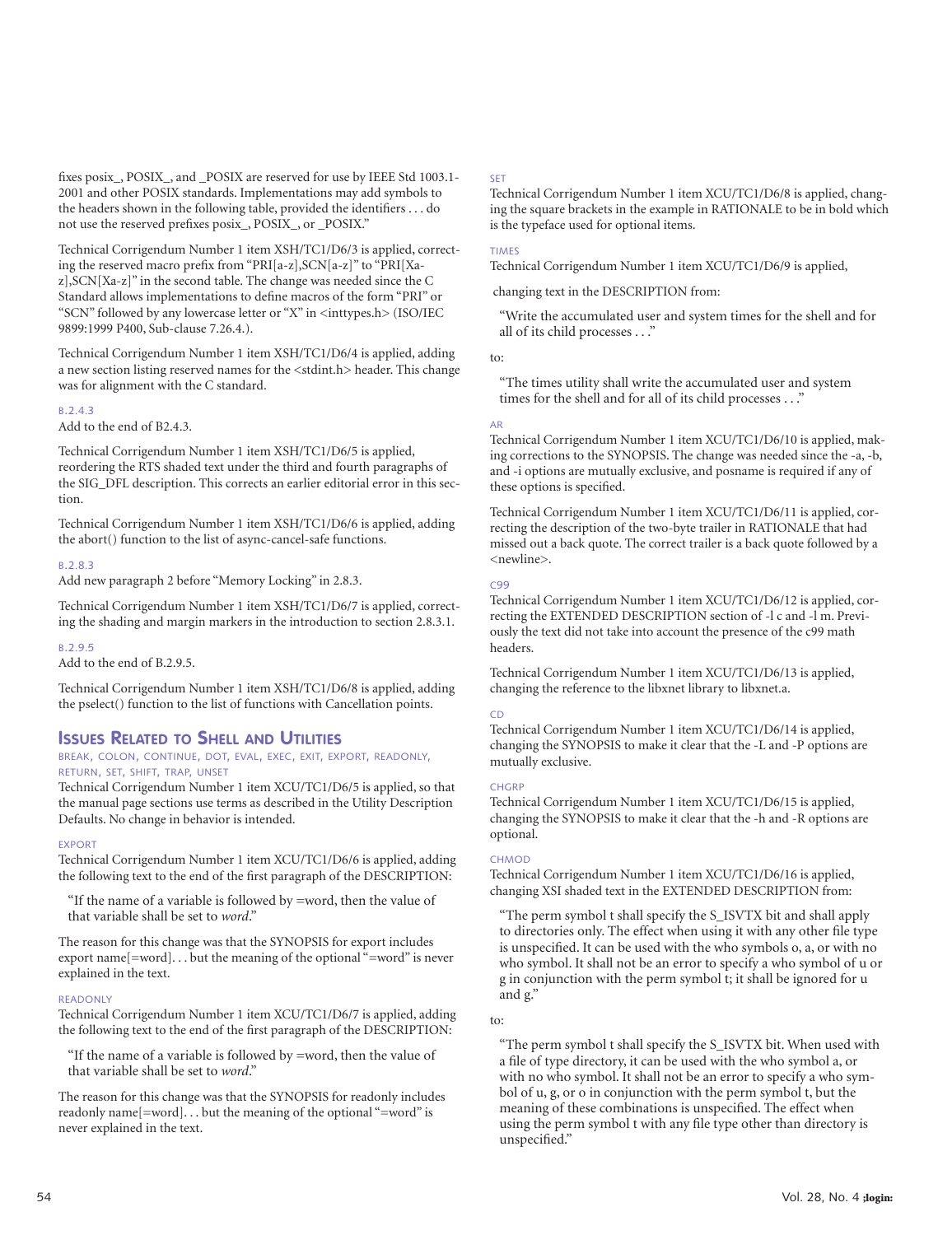# This change is to permit historical behavior.

# **CHOWN**

Technical Corrigendum Number 1 item XCU/TC1/D6/17 is applied, changing the SYNOPSIS to make it clear that the -h and -R options are optional.

# CP

Technical Corrigendum Number 1 item XCU/TC1/D6/18 is applied, correcting an error in the SEE ALSO section.

# DATE

Technical Corrigendum Number 1 item XCU/TC1/D6/19 is applied, correcting the CHANGE HISTORY section.

# DIFF

Technical Corrigendum Number 1 item XCU/TC1/D6/20 is applied, changing the STDOUT section. This changes the specification of "diff -c" so it agrees with existing practice when contexts contain zero lines or one line.

# **ECHO**

Technical Corrigendum Number 1 item XCU/TC1/D6/21 is applied, so that the echo utility can accommodate historical BSD behavior.

# ED

Technical Corrigendum Number 1 item XCU/TC1/D6/22 is applied, adding the text "Any line modified by the command list shall be unmarked." to the G command. This change corresponds to a similar change made to the g command in the 2001 revision.

# EX

Technical Corrigendum Number 1 item XCU/TC1/D6/23 is applied, correcting a URL.

# FALSE

Technical Corrigendum Number 1 item XCU/TC1/D6/24 is applied, changing the STDERR section from "None" to "Not Used" for alignment with the Utility Description Defaults.

# FILE

Technical Corrigendum Number 1 item XCU/TC1/D6/25 is applied, making major changes to address ambiguities raised in defect reports.

Technical Corrigendum Number 1 item XCU/TC1/D6/26 is applied, making it clear in the OPTIONS section that the -m, -d, and -M options do not comply with Guideline 11 of the utility Syntax Guidelines.

# **GETCONF**

Technical Corrigendum Number 1 item XCU/TC1/D6/27 is applied, correcting the descriptions of path\_var and system\_var in the OPERANDS section.

# GREP

Technical Corrigendum Number 1 item XCU/TC1/D6/28 is applied, correcting the examples using the grep -F option that did not match the normative description of the -F option.

# **ICONV**

Technical Corrigendum Number 1 item XCU/TC1/D6/29 is applied, making changes to address inconsistencies with the iconv() function in the System Interfaces Volume.

# LOCALE

Technical Corrigendum Number 1 item XCU/TC1/D6/30 is applied, correcting an editorial error in the STDOUT section.

# M4

Technical Corrigendum Number 1 item XCU/TC1/D6/31 is applied, replacing the EXAMPLES section.

# MAILX

Technical Corrigendum Number 1 item XCU/TC1/D6/32 is applied, applying a change to the EXTENDED DESCRIPTION, raised by IEEE PASC Interpretation 1003.2-1992 #122, which was overlooked in the revision.

# OD

Technical Corrigendum Number 1 item XCU/TC1/D6/33 is applied, correcting the examples, which were using an undefined "-n" option that should have been "-N."

# PATCH

Technical Corrigendum Number 1 item XCU/TC1/D6/34 is applied, clarifying the way that the patch utility performs ifdef selection for the -D option.

# PAX

Technical Corrigendum Number 1 item XCU/TC1/D6/35 is applied. This change, which adds the process ID of the pax process into certain fields, provides a method for the implementation to ensure that different instances of pax extracting a file named "/a/b/foo" will not collide when processing the extended header information associated with "foo."

Technical Corrigendum Number 1 item XCU/TC1/D6/36 is applied, changing "-x B" to "-x pax" in the OPTIONS section.

# STTY

Technical Corrigendum Number 1 item XCU/TC1/D6/37 is applied, applying IEEE PASC Interpretation 1003.2-1992 #133, fixing an error in the description of "stty nl.".

# TEST

Technical Corrigendum Number 1 item XCU/TC1/D6/38 is applied, XSI margin marking and shading a line in the OPERANDS section referring to the use of parentheses as arguments to the test utility.

# TRUE

Technical Corrigendum Number 1 item XCU/TC1/D6/39 is applied, replacing the terms "None" and "Default" from the STDERR and EXIT STATUS section with terms as defined in the Utility Description Defaults section.

# UNIQ

Technical Corrigendum Number 1 item XCU/TC1/D6/40 is applied, adding LC\_COLLATE to the ENVIRONMENT VARIABLES section, and changing "the application shall ensure that" in the OUTPUT FILES section.

# VI

Technical Corrigendum Number 1 item XCU/TC1/D6/41 is applied, adding "[count]" to the Synopsis for "[[."

Technical Corrigendum Number 1 item XCU/TC1/D6/42 is applied, adding "[count]" to the Synopsis for "]]."

# **RATIONALE CHANGES RELATED TO THE SHELL AND UTILITIES**

# XRAT SECTION C.1.9 UTILITY LIMITS Add to the end of C.1.9.

Technical Corrigendum Number 1 item XCU/TC1/D6/2 is applied, deleting the entry for {POSIX2\_VERSION} since it is not a Utility Limit Minimum Value.

Technical Corrigendum Number 1 item XCU/TC1/D6/3 is applied, changing the text in Utility Limits from:

"utility (see getconf (on page 481)) and through the sysconf() function defined in the System Interfaces volume of IEEE Std 1003.1- 2001. The literal names shown in Table 1-3 (on page 17) apply only to the getconf utility; the high-level language binding describes the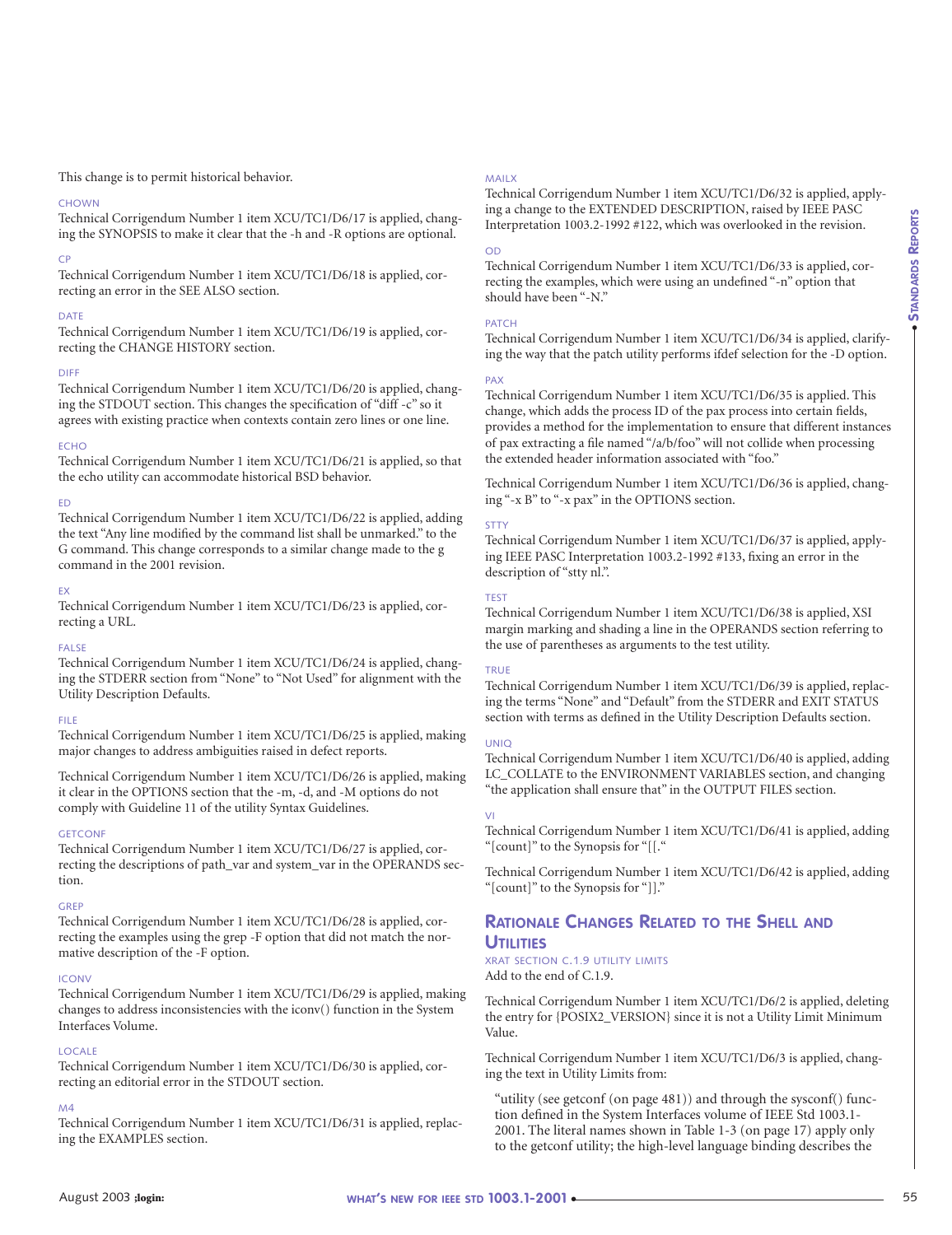exact form of each name to be used by the interfaces in that binding."

# to:

"utility (see getconf (on page 481))."

# C.

Add to the end of C.2.6.3

Technical Corrigendum Number 1 item XCU/TC1/D6/4 is applied, changing the text from:

"If a command substitution occurs inside double-quotes, it shall not be performed on the results of the substitution."

to:

"If a command substitution occurs inside double-quotes, field splitting and pathname expansion shall not be performed on the results of the substitution."

The replacement text taken from POSIX.2-1992 is clearer about the items that are not performed.

# **Austin Group Status Update APRIL 15, 2003**

# **by Andrew Josey**

*a.josey@opengroup.org*

Since the last status update, we are pleased to report Technical Corrigendum 1 to the Austin Group Specifications has been approved by all the sponsoring bodies – the IEEE-SA, The Open Group, and ISO/IEC.

The Austin Group has recently published the 2003 edition of its specifications incorporating Technical Corrigendum 1. The designation for this edition is IEEE Std 1003.1, 2003 Edition, ISO/IEC 9945:2003 and form the core of the 2003 edition of the Single UNIX Specification Version 3.

HTML copies of the specification can be freely downloaded or read online at *<http://www.unix-systems.org/version3/>*. USENIX members who would like a PDF copy should send an email request to Andrew Josey.

Text of Technical Corrigendum 1 (the list of changes to the 2001 edition of the Austin Group specification) is freely available from *[http://www.opengroup.org/corrigenda/.](http://www.opengroup.org/corrigenda/)*

# **LSB Certification News 1Q2003 APRIL 15, 2003**

**by Andrew Josey** 

*a.josey@opengroup.org*

The Open Group has certified the following products to the LSB Specifications during 1Q 2003:

| Date            | Company           | Product                                                              |
|-----------------|-------------------|----------------------------------------------------------------------|
| 06-Jan-03       | Red Hat, Inc,     | Red Hat Linux Advanced<br>Server 2.1 with updates                    |
| $07$ -Jan- $03$ | Sun Wah Linux Ltd | Sun Wah Linux Desktop 3.0                                            |
| $07$ -Jan- $03$ | Turbo Linux Inc   | Turbolinux Enterprise<br>Server 8 powered by<br>UnitedLinux          |
| $15$ -Jan-03    | Conectiva Inc.    | Conectiva Linux Enterprise<br>Edition Powered by<br>UnitedLinux v1.0 |
| $24-Mar-03$     | SuSE Linux AG     | UnitedLinux 1.0                                                      |
| $24-Mar-03$     | SuSE Linux AG     | SuSE Linux 8.2                                                       |
| $28-Mar-03$     | SuSE Linux AG     | SuSE Linux Enterprise<br>Server 8 for IPF powered by<br>UnitedLinux  |
| $01-Apr-03$     | Red Hat, Inc.     | Red Hat Linux 9                                                      |

As of April 15, 2003, there are nineteen LSB certified products.

The full register of certified products is available at *[http://www.](http://www) opengroup.org/lsb/cert/register.html.*

For more information LSB Certification, please see *[http://www.](http://www) opengroup.org/lsb/cert/.*

# **Standards Briefing: The Linux Standard Base (LSB)**

# **APRIL 15, 2003**

# *a.josey@opengroup.org* **by Andrew Josey**

In this article we introduce the Linux Standard Base, the specification, and certification programs.

# **THE LSB SPECIFICATION**

The Linux Standard Base (LSB) Specification is an application binary interface standard for shrink-wrapped applications. The LSB draws on the source standards of IEEE POSIX 1003.1-1990 and The Open Group Single UNIX Specification Version 2 for